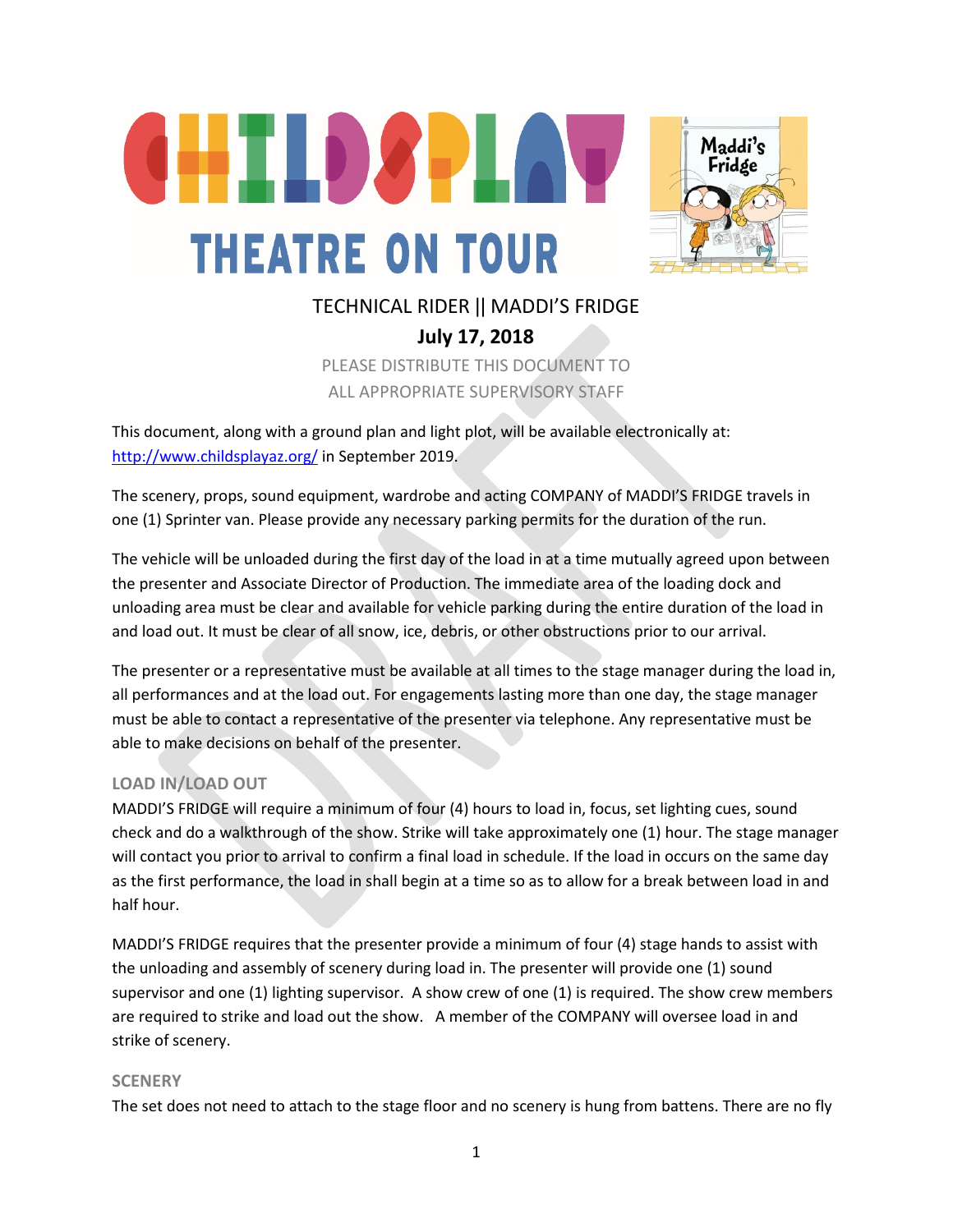cues in the show, so unless the house requires the fire curtain or main curtain be operated, no fly man is required. MADDI'S FRIDGE requires the following:

- 1. A minimum performance area of 25'-0" wide by 25'-0" deep (from the proscenium to the back wall) by 15'-0" high.
	- a. This area must be clear---nothing should be stored within it.
	- b. It must be level.
	- c. The load in area must be on the same level as the performance space or accommodation must be made.
- 2. The following soft goods should be hung prior to arrival:
	- a. Three (3) pairs of black legs
	- b. Three (3) borders
	- c. One (1) white cyc for background
- 3. Adequate blue run lighting to provide backstage illumination during the show.

# **AUDIO**

MADDI'S FRIDGE requires the following:

- 1. A house sound system in good working order that can easily accommodate all of the COMPANY'S audio components. The COMPANY travels with the following:
	- a. Three (3) wireless body mics
	- b. Mac laptop with QLAB to run sound cues
	- c. Two (2) EPQ900 Behringer amps to run Mains and a monitor mix if needed.
	- d. Two (2) Shure UA870 active antennas for wireless mics that are powered by UA antenna/power distro.
	- e. XLR-1/4" TRS cables
	- f. A Lexicon Alpha USB interface with two (2) XLR outputs.
- 2. Please have a headset/intercom system run to the following places:
	- a. Light operator position
	- b. Backstage (SR)
	- c. Stage management calling position
- 3. Please have two (2) monitor speakers placed in the DS corners of the stage for foldback, levels to be controlled separate from the main mix.
- 4. Please provide one (1) house audio engineer to assist with the setup of sound for the show, so that this work may take place concurrently with the scenic load in.
- 5. Sound board should have six (6) available inputs and four (4) minimum outputs.
- 6. A mixing position located at the rear of the house is needed, secure from tampering by audience with an unobstructed view of the stage. If sound position is in a booth with windows, the windows must be able to be opened.
- 7. COMPANY'S staff will operate the playback of sound from the MAC laptop and three (3) wireless mics.

# **LIGHTING**

Although there is some flexibility in the production's lighting design, venue inventory should include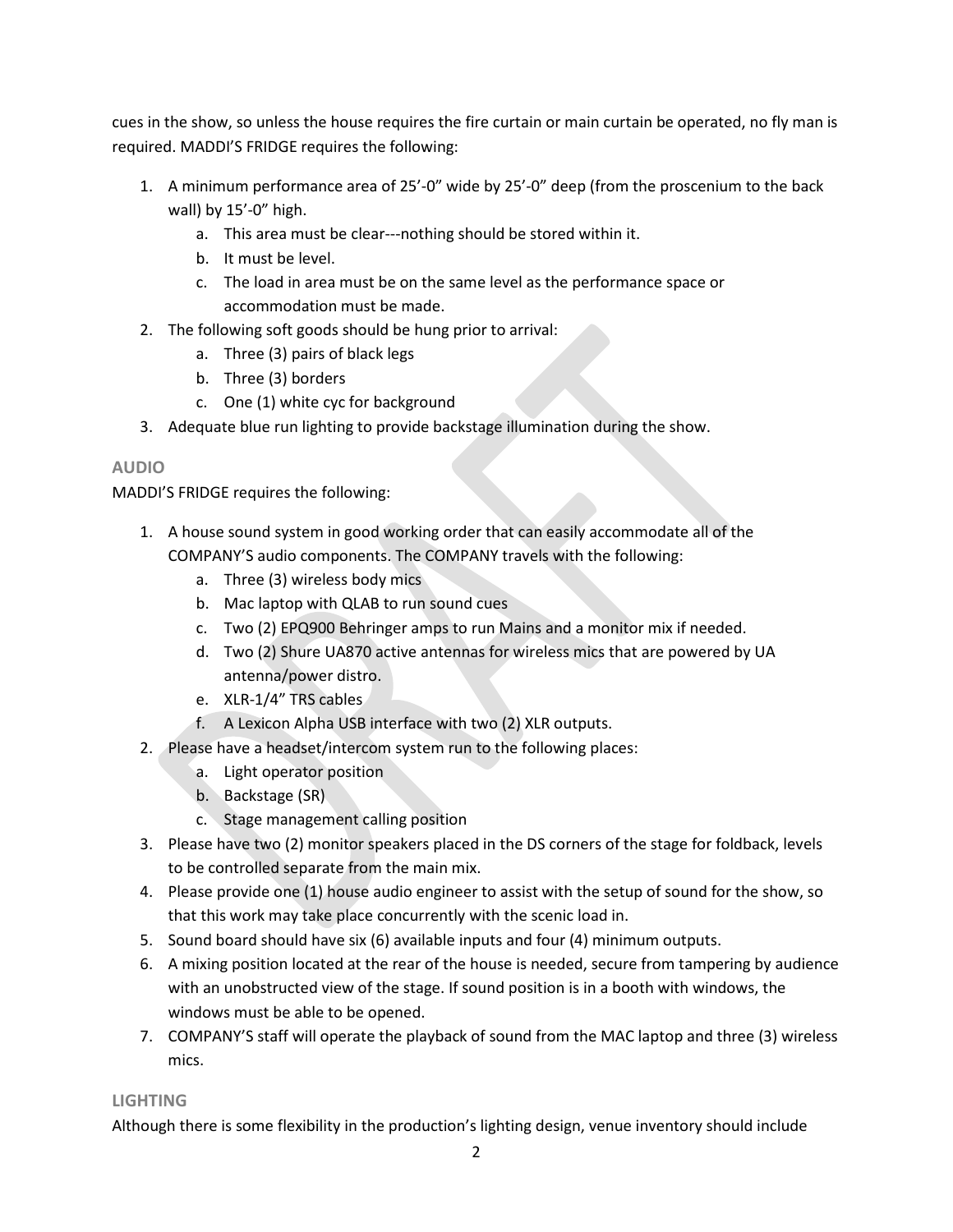enough instruments, circuits and dimmers for area lighting, different color washes, and several specials. MADDI'S FRIDGE requires the following:

- 1. Please provide at least four (4) electricians to assist with focus. They can be the same four (4) stage hands that help load in and set up the scenery.
- 2. The plot must be hung, circuited, colored, and troubleshot prior to COMPANY'S arrival.
- 3. Focus will begin once the scenery is loaded in---and will be led by COMPANY staff.
- 4. Please provide one (1) crew member to run the light board during all shows.
- 5. The plot and more information will be available at<http://www.childsplayaz.org/> in September 2019.
- 6. COMPANY provides gobos.

## **WARDROBE**

MADDI'S FRIDGE requires the following:

- 1. Please provide one full-size washer and one full-size dryer for show's use. Washer must have individual cycle capabilities and water levels and temperature controls. These machines must be located in the theater.
- 2. A steam iron and ironing board must be available. A steamer is also requested.
- 3. All wardrobe areas must be thoroughly cleaned prior to the COMPANY'S arrival. All areas must be properly lighted and ventilated.

# **DRESSING ROOMS**

MADDI'S FRIDGE consists of three (3) actors. COMPANY requires exclusive use of the stage and dressing room areas from the start of load in through the end of strike. Any house restore must take place after the show has been completely loaded out. For subsequent performances after the initial load in day, the stage and dressing rooms must be available two (2) hours prior to curtain. MADDI'S FRIDGE requires the following:

- 1. Please provide at least two dressing rooms.
- 2. All rooms need to be properly heated/air conditioned.
- 3. All rooms must be clean (floors, make-up tables, mirrors, sinks and bathrooms) prior to the start of the load-in and maintained daily.
- 4. All rooms must be well lit with hanging racks (not clothes hooks) and running water to conform to Equity safe and sanitary regulations.
- 5. The space must have a mirror and suitable lighting around mirror to see while preparing for each performance.
- 6. Chairs, not stools or benches, are required at each space used by a performer.
- 7. Restrooms must be within close proximity of the dressing rooms.
- 8. Additionally, it is greatly appreciated if a production office can be made available to the Stage Manager and crew during the duration of our residency.
- 9. Please provide the COMPANY with any passwords needed for WIFI access.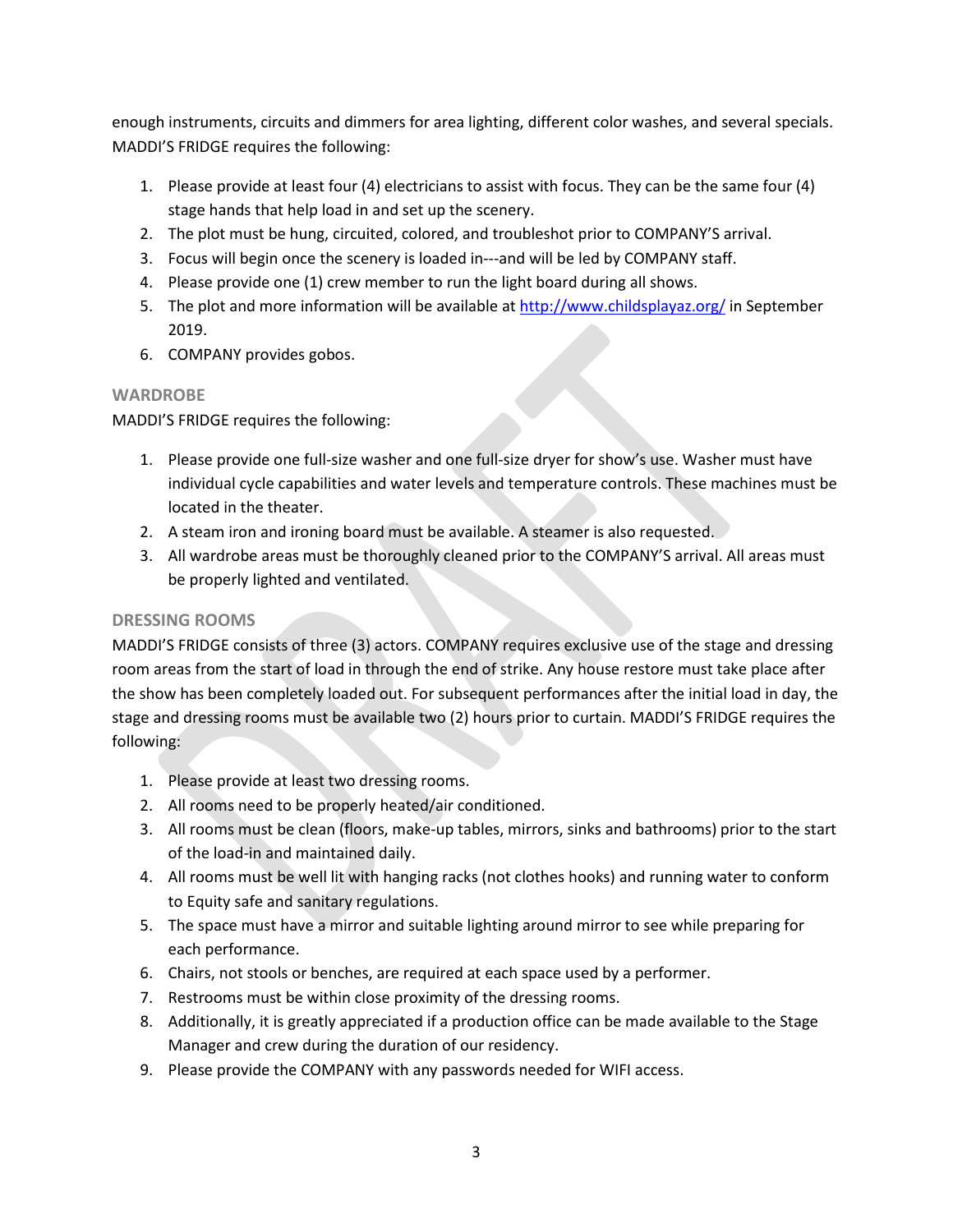### **HOSPITALITY**

MADDI'S FRIDGE requires the following:

- 1. Please provide water, coffee, and tea.
- 2. Healthy snacks like fruit, hummus, and vegetables are always appreciated.
- 3. If the COMPANY is performing two shows in one day a light lunch is greatly appreciated.
- 4. Check with Associate Director of Production, Rachel Solis, for dietary restrictions.

### **POST-SHOW DISCUSSION**

Following each performance, the cast will conduct a question and answer session with the audience that will last approximately five (5) minutes. Lighting and sound operators must remain at their consoles. This is an important part of the presentation of the play and we hope you will make your best efforts to include this as part of the program.

### **FOH INFORMATION**

RUNNING TIME: MADDI'S FRIDGE runs approximately fifty (50) minutes not including the post-show discussion.

POST SHOW DISCUSSION: Runs between 5 -10 minutes.

INTERMISSION: None.

HOUSE OPENING: The house can open 30 minutes prior to the start of the show once the Stage Manager has cleared it for opening.

WALK-IN MUSIC: Company will provide walk-in music.

### EFFECTS: None.

PHOTOGRAPHY, MOBILE PHONES, PAGERS, and IPADS: The venue must notify all audience members that photography and filming during the production is not permitted. They should also be asked to switch off all mobile phones, iPads and pagers.

PROGRAMS: COMPANY does not provide programs. Please see our website for media materials.

MERCHANDISE: None.

CONTACT: Presenter must provide a means of contact between the FOH and Stage Manager.

**LABOR RECAP**

FOR LOAD IN:

- Four (4) carpenters to assist with load in of scenery.
- Four (4) electricians for focus call after scenery is loaded in. They can be the same stagehands that assist with scenery.